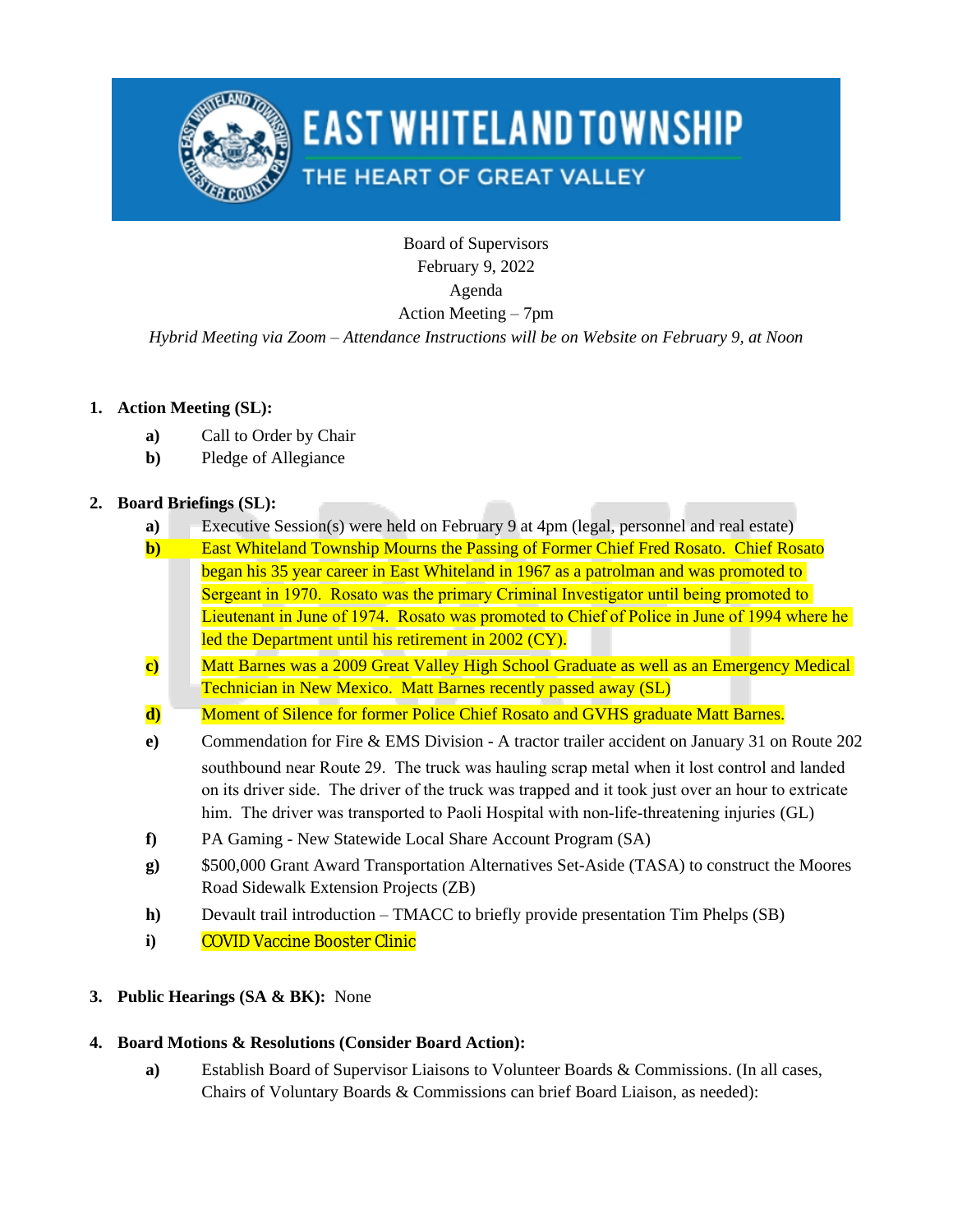Planning Commission - Peter Fixler Zoning Hearing Board - No Liaison Needed Park & Recreation - Scott Lambert Historical - Scott Lambert Fire - Rich Orlow Environmental - Peter Fixler Pension - Rich Orlow Finance - Rich Orlow Open Space - Scott Lambert Transportation - Staff Provides Monthly Briefing Planning & Development – Staff Provides Monthly Briefly; Quarterly Cycle of Board Members Great Valley School Board & Municipalities - Staff Provides Quarterly Briefing

- **b)** Approve Promotion of Donna Wikert to Operations Manager (JN)
- **c)** Approve Conditional Job Offer to Jean Ryle for Executive Assistant to Chief of Police (CY)
- **d)** Consider Authorizing Advertisement for Workshop Session of the Board of Supervisors on Month Date, 2022 to Discuss Residential Zoning Considerations for the Route 30 Corridor (ZB)
- **e)** Consider Acceptance of Proposal from Tom Comitta Associates for Planning and Technical Assistance Services for Route 30 Corridor Residential Zoning Workshop meeting (for a price not to exceed \$1,500). (ZB)
- **f)** Consider Acceptance of Proposal from McMahon Associates for Engineering and Project Delivery Services related to Moores Road Sidewalk Extension (for a price not to exceed \$189,180). Construction to be funded via TASA Grant Program (ZB)
- **g)** Ratify Acceptance of Pennsylvania Opioids Settlement Participation (BK)

### **5. Motion to Award:** None

### **6. Motion to Advertise:**

- a. Municibid:
	- i**.** 2015 Dodge Charger (car #42-02) (CY)
	- ii. 2014 Dodger Charger (car # 42-17) (CY)

### **7. Planning & Development (ZB)**:

- a. Consider Rendering a Decision on the Following [Development Applications](https://www.eastwhiteland.org/305/Land-Developments):
	- i. WLD-14-2021 for Modular "Data Pods" at Swedesford Road Data Center (Green Fig Land

Company – Request for Waiver of Land Development Process

- b. Consider Authorizing Solicitor to Draft a Resolution for the following [Development Applications:](https://www.eastwhiteland.org/305/Land-Developments)
	- i. none
- c. Consider Extension of Time to Render a Decision on the Following [Development Applications:](https://www.eastwhiteland.org/305/Land-Developments)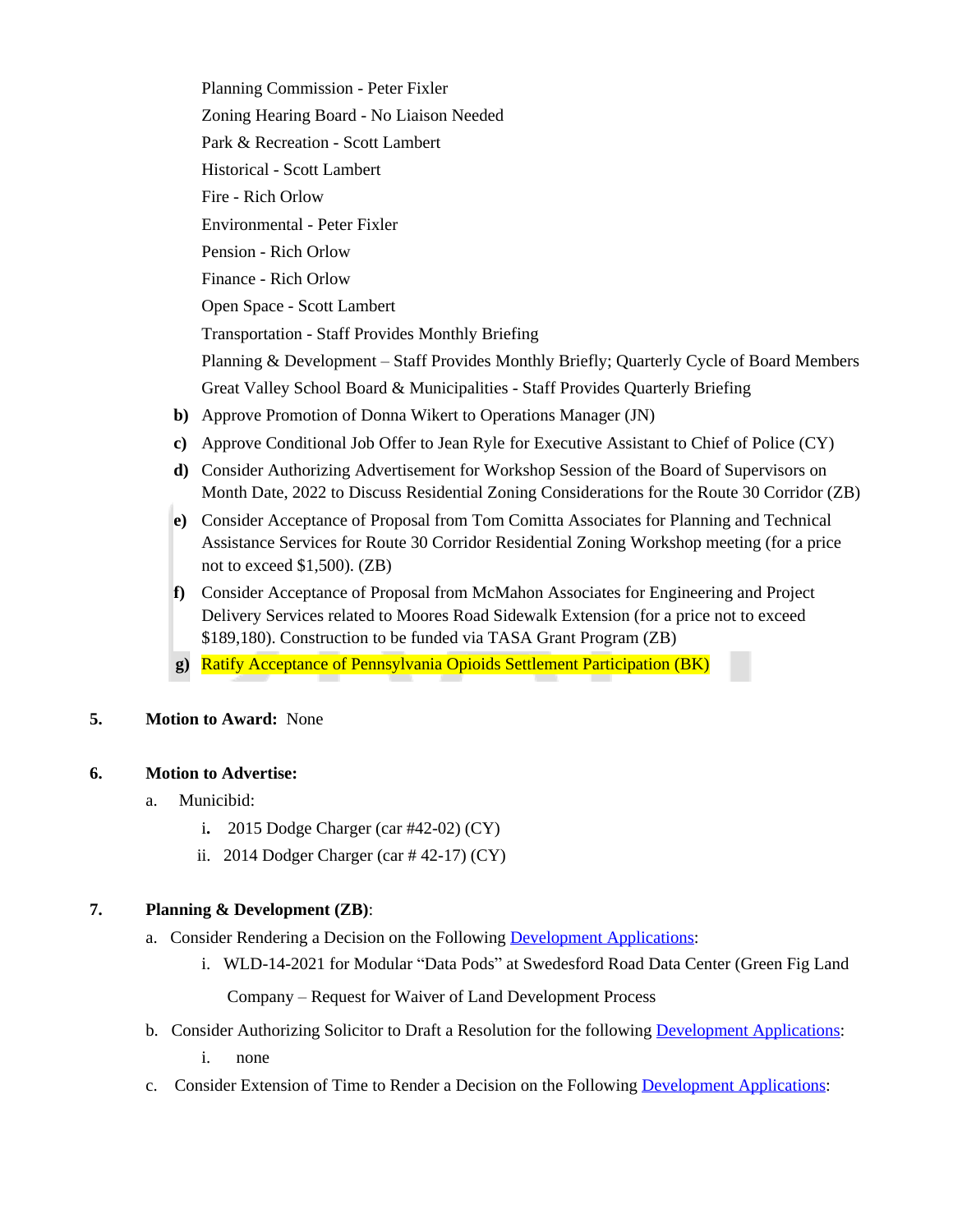- i. LD-12-2021 for Office / Flex Building at 9 Malin Road (Evergreen Landscaping, Inc.) extension on Preliminary Plan to May 31, 2022
- ii. LD-13-2021 for Knickerbocker Redevelopment (DP Whiteland, LLC) extension on Preliminary Plan to May 31, 2022
- d. Consider Resolution to Accept Modifications to Previously Approved Development Applications:
	- i. Uptown Worthington Modification to Phasing Plan for Phase 4 to Create Sub-Phases (4a and 4b) for the Proposed Medical Office Building and Movie Theater (respectively)
	- ii. 70 Three Tun Road (Lot 3) Modification to Land Development Plan to all smaller building footprint, along with revisions to the proposed Grading, Stormwater Management, and Landscaping Plans.
- **8. Zoning (TL):** Property Maintenance Codes Recent Activity
	- **a.** Consider Sending Township Solicitor to Zoning Hearing Board to Support or Oppose:

i. ZHB- 1-2022 - Application of Tina Daibagya and Sachin Shrestha for a variance from Section 200-21, 200-20B, and Attachment 3, to allow the addition of a sunroom in excess of the allowable building coverage by +/- 84 square feet. The subject property is located at 15 Accord Drive, Malvern,

**9. Public Comment: General** (for items not specifically listed on the Agenda)

### **10. Consent Agenda (Consider Board Action):**

- **a)** Approve Meeting Minutes from January 12, 2022
- **b)** Ratify Payment of Bills (JN): \$466,426.00 (January 2022)
- **c)** Accept Treasurer's Report as of December 31, 2020 (UH)
- **d)** Proposal from ARRO to Prepare & Submit Annual MS4 Report through June 30, 2022 (\$35,000)
- **e)** Ratify 2022 Summer Camp fees and scholarships (SB)
- **f)** Authorization to release Request for Qualifications for Sidley Road-Mill Lane Chester Valley Trail (\$250,000 Grant Received from DCED) (SB)

### **11**. **Other Business**

### **Meeting Adjournment**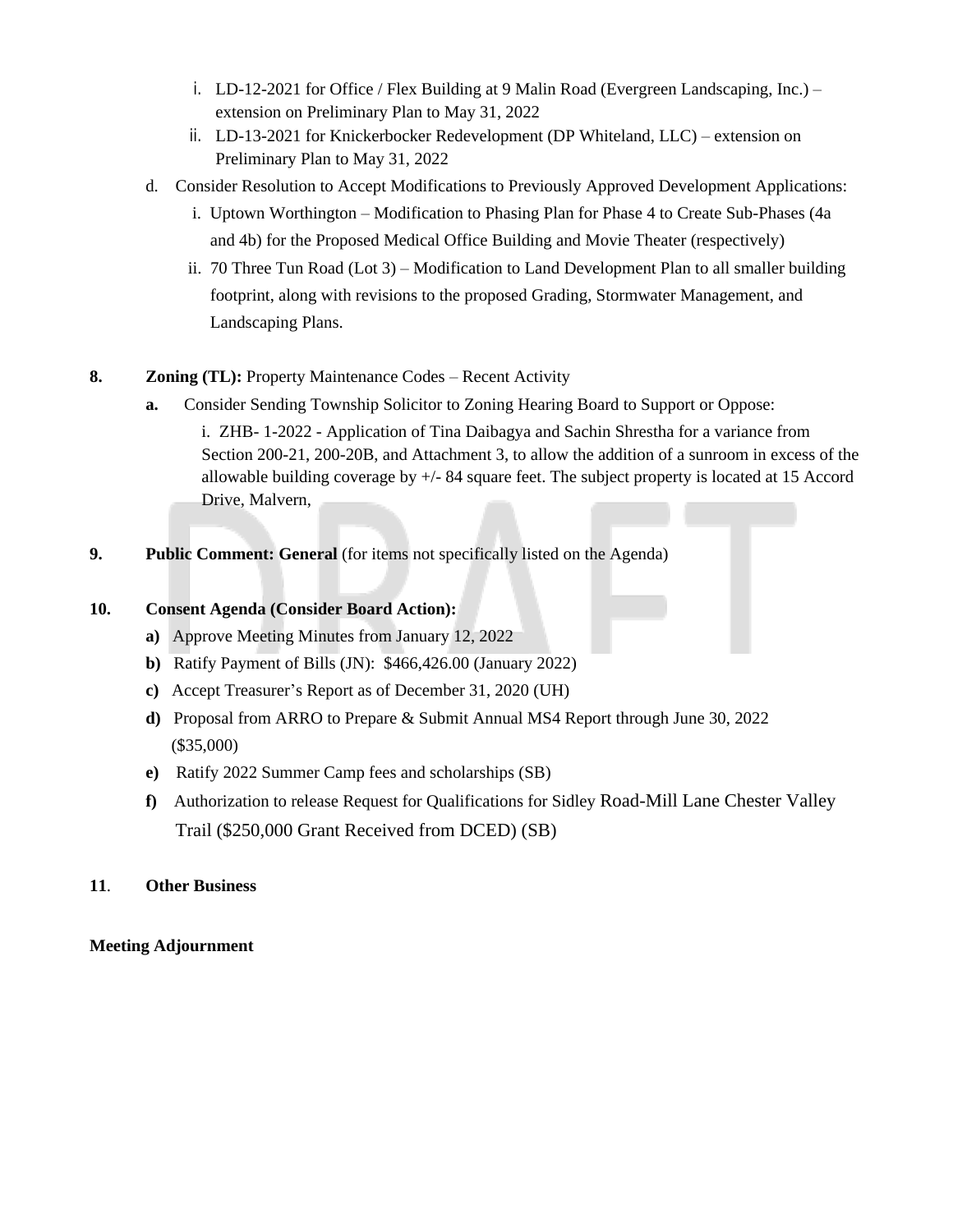# **BOARDS & COMMISSIONS MEETING DATES – 2022**

### **Executive Session 6:00 P.M. Work Session 6:30 P.M.**

| Jan. $12$ |  | July 13  |    |  | Jan. 26  |  | July 27  |  |
|-----------|--|----------|----|--|----------|--|----------|--|
| Feb. 9    |  | Aug $10$ |    |  | Feb. 23  |  | Aug. 24  |  |
| Mar. 9    |  | Sept. 14 |    |  | Mar. 23  |  | Sept. 28 |  |
| Apr $13$  |  | Oct.     | 12 |  | April 27 |  | Oct. 26  |  |
| May 11    |  | Nov. 9   |    |  | May 25   |  | Nov. 23  |  |
| June 8    |  | Dec.     | 14 |  | June 22  |  | Dec. 28  |  |

# **<u>Zoning Hearing Board – 7:15 P.M. Park & Recreation - 7:00 P.M.</u>**

|          | (4 <sup>th</sup> Monday) |           |    | (4 <sup>th</sup> Tuesday) |          |             |    |  |
|----------|--------------------------|-----------|----|---------------------------|----------|-------------|----|--|
| Jan.     | 24                       | July $25$ |    | Jan.                      | 25       | July        | 26 |  |
| Feb      | 28                       | Aug. 22   |    |                           | Feb 22   | Aug $23$    |    |  |
| Mar. 28  |                          | Sept. 26  |    | Mar $22$                  |          | Sept. 27    |    |  |
| Ap. 25   |                          | Oct. 24   |    |                           | Apr $26$ | Oct. 25     |    |  |
| May $23$ |                          | Nov. 28   |    | May 24                    |          | <b>NONE</b> |    |  |
| June 27  |                          | Dec.      | 26 | June 28                   |          | Dec.        | 6  |  |

(3rd **Wednesday) (1st Thursday)**

# **Board of Supervisors – 7:00 P.M. Planning Commission – 7:00 P.M.**

 **(2nd Wednesday) (4th Wednesday)** 

| Jan. 12  | July  | 13  | Jan. 26  |    | July 27  |  |
|----------|-------|-----|----------|----|----------|--|
| Feb. 9   | Aug   | 10  | Feb.     | 23 | Aug. 24  |  |
| Mar. 9   | Sept. | 14  | Mar. 23  |    | Sept. 28 |  |
| Apr $13$ | Oct.  | 12  | April 27 |    | Oct. 26  |  |
| May 11   | Nov.  | - 9 | May 25   |    | Nov. 23  |  |
| June 8   | Dec.  | 14  | June 22  |    | Dec. 28  |  |

|          | (4 <sup>th</sup> Tuesday) |             |     |
|----------|---------------------------|-------------|-----|
| Jan.     | 25                        | July $26$   |     |
| Feb 22   |                           | Aug $23$    |     |
| Mar $22$ |                           | Sept. 27    |     |
| Apr $26$ |                           | Oct. $25$   |     |
| May 24   |                           | <b>NONE</b> |     |
| June 28  |                           | Dec -       | - 6 |

# **Historical Commission – 7:00 P.M. Environmental Advisory Council-7:30PM**